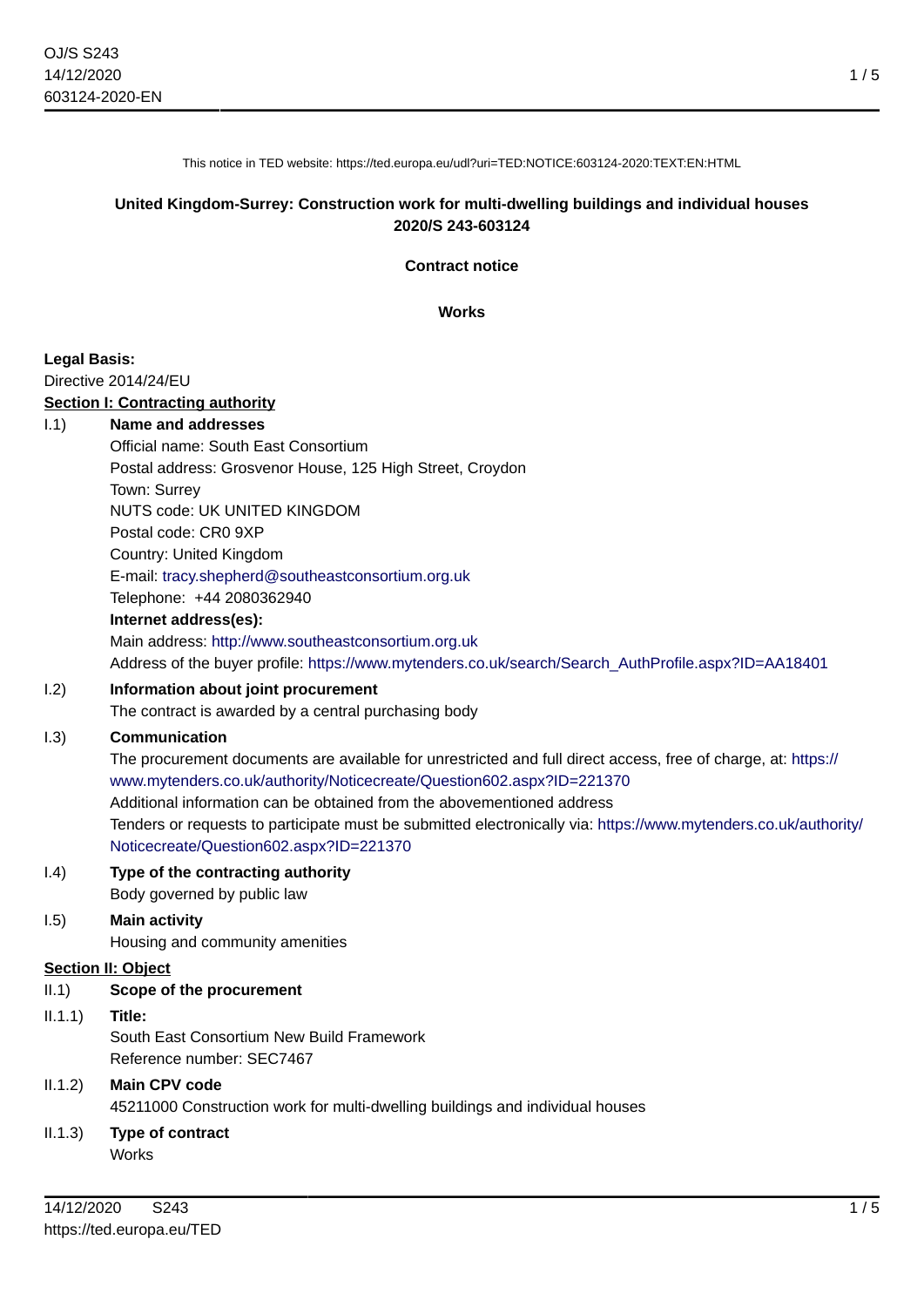| II.1.4)  | <b>Short description:</b><br>South East Consortium is procuring a framework for the provision of new build works to include, but not be<br>restricted to, affordable housing schemes predominately in the South East of England. Guest members from<br>other parts of the UK may access the framework if they wish. This framework is for works contractors only. |
|----------|-------------------------------------------------------------------------------------------------------------------------------------------------------------------------------------------------------------------------------------------------------------------------------------------------------------------------------------------------------------------|
| II.1.5)  | <b>Estimated total value</b><br>Value excluding VAT: 250 000 000.00 GBP                                                                                                                                                                                                                                                                                           |
| II.1.6)  | <b>Information about lots</b><br>This contract is divided into lots: yes<br>Tenders may be submitted for maximum number of lots: 2                                                                                                                                                                                                                                |
| II.2)    | <b>Description</b>                                                                                                                                                                                                                                                                                                                                                |
| II.2.1)  | Title:<br>Projects Between GBP 0 and GBP 4 999 999<br>Lot No: 1                                                                                                                                                                                                                                                                                                   |
| II.2.2)  | <b>Additional CPV code(s)</b><br>45210000 Building construction work<br>45211000 Construction work for multi-dwelling buildings and individual houses                                                                                                                                                                                                             |
| II.2.3)  | Place of performance<br>NUTS code: UK UNITED KINGDOM                                                                                                                                                                                                                                                                                                              |
| II.2.4)  | Description of the procurement:<br>Lot 1 is for New Build Projects between GBP 0 to GBP 4 999 999. Lot 1 will be sub divided into the following:<br>Lot 1a for Kent, Surrey and Sussex;<br>Lot 1b for London (within M25 boundaries); and<br>Lot 1c for the rest of the UK.                                                                                       |
| II.2.5)  | Award criteria<br>Price is not the only award criterion and all criteria are stated only in the procurement documents                                                                                                                                                                                                                                             |
| II.2.6)  | <b>Estimated value</b>                                                                                                                                                                                                                                                                                                                                            |
| II.2.7)  | Duration of the contract, framework agreement or dynamic purchasing system<br>Duration in months: 48<br>This contract is subject to renewal: no                                                                                                                                                                                                                   |
| 11.2.10  | Information about variants<br>Variants will be accepted: no                                                                                                                                                                                                                                                                                                       |
| II.2.11) | <b>Information about options</b><br>Options: no                                                                                                                                                                                                                                                                                                                   |
| II.2.13) | <b>Information about European Union funds</b><br>The procurement is related to a project and/or programme financed by European Union funds: no                                                                                                                                                                                                                    |
| II.2.14) | <b>Additional information</b><br>The framework will run for 3 years with the option of extending for a further 12 months.                                                                                                                                                                                                                                         |
| II.2)    | <b>Description</b>                                                                                                                                                                                                                                                                                                                                                |
| II.2.1)  | Title:<br>Projects between GBP 5 000 000 to GBP 9 999 999<br>Lot No: 2                                                                                                                                                                                                                                                                                            |
| II.2.2)  | <b>Additional CPV code(s)</b><br>45210000 Building construction work                                                                                                                                                                                                                                                                                              |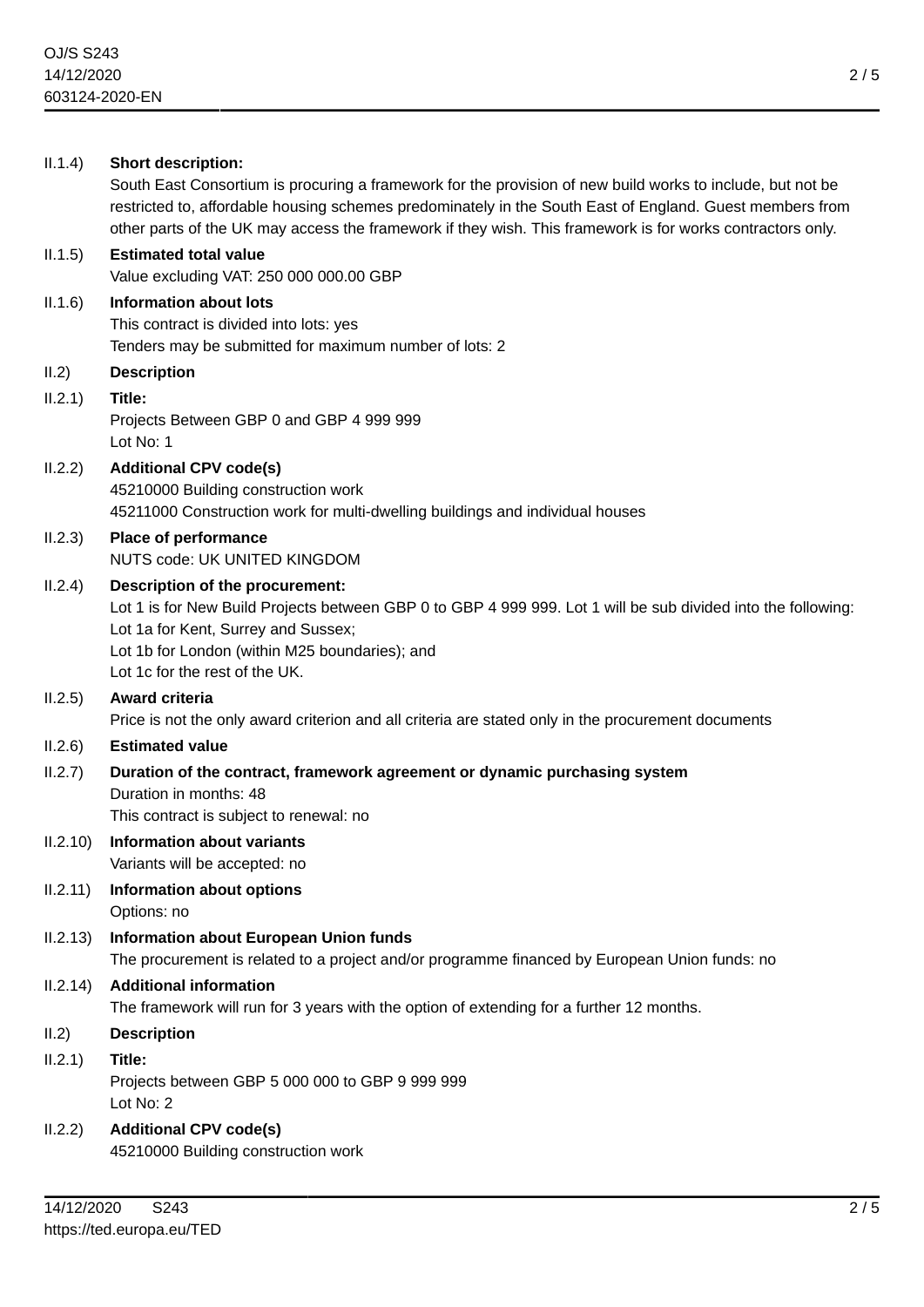45211000 Construction work for multi-dwelling buildings and individual houses II.2.3) **Place of performance** NUTS code: UK UNITED KINGDOM II.2.4) **Description of the procurement:** Lot 2 is for new build projects between GBP 5 000 000 to GBP 9 999 999. Lot 2 will be sub divided into the following: Lot 2a for Kent, Surrey and Sussex; Lot 2b for London (within M25 boundaries); and Lot 2c for the rest of the UK. II.2.5) **Award criteria** Price is not the only award criterion and all criteria are stated only in the procurement documents II.2.6) **Estimated value** II.2.7) **Duration of the contract, framework agreement or dynamic purchasing system** Duration in months: 48 This contract is subject to renewal: no II.2.10) **Information about variants** Variants will be accepted: no II.2.11) **Information about options** Options: no II.2.13) **Information about European Union funds** The procurement is related to a project and/or programme financed by European Union funds: no II.2.14) **Additional information** The framework will run for 3 years with the option of extending for a further 12 months. II.2) **Description** II.2.1) **Title:** Projects over GBP 10 000 000 to GBP 19 999 999 Lot No: 3 II.2.2) **Additional CPV code(s)** 45210000 Building construction work 45211000 Construction work for multi-dwelling buildings and individual houses II.2.3) **Place of performance** NUTS code: UK UNITED KINGDOM II.2.4) **Description of the procurement:** Lot 3 is for new build projects between GBP 10 000 000 to GBP 19 999 999. Lot 3 will be sub divided into the following; Lot 3a for Kent, Surrey and Sussex; Lot 3b for London (within M25 boundaries); and Lot 3c for the rest of the UK. II.2.5) **Award criteria** Price is not the only award criterion and all criteria are stated only in the procurement documents II.2.6) **Estimated value** II.2.7) **Duration of the contract, framework agreement or dynamic purchasing system** Duration in months: 48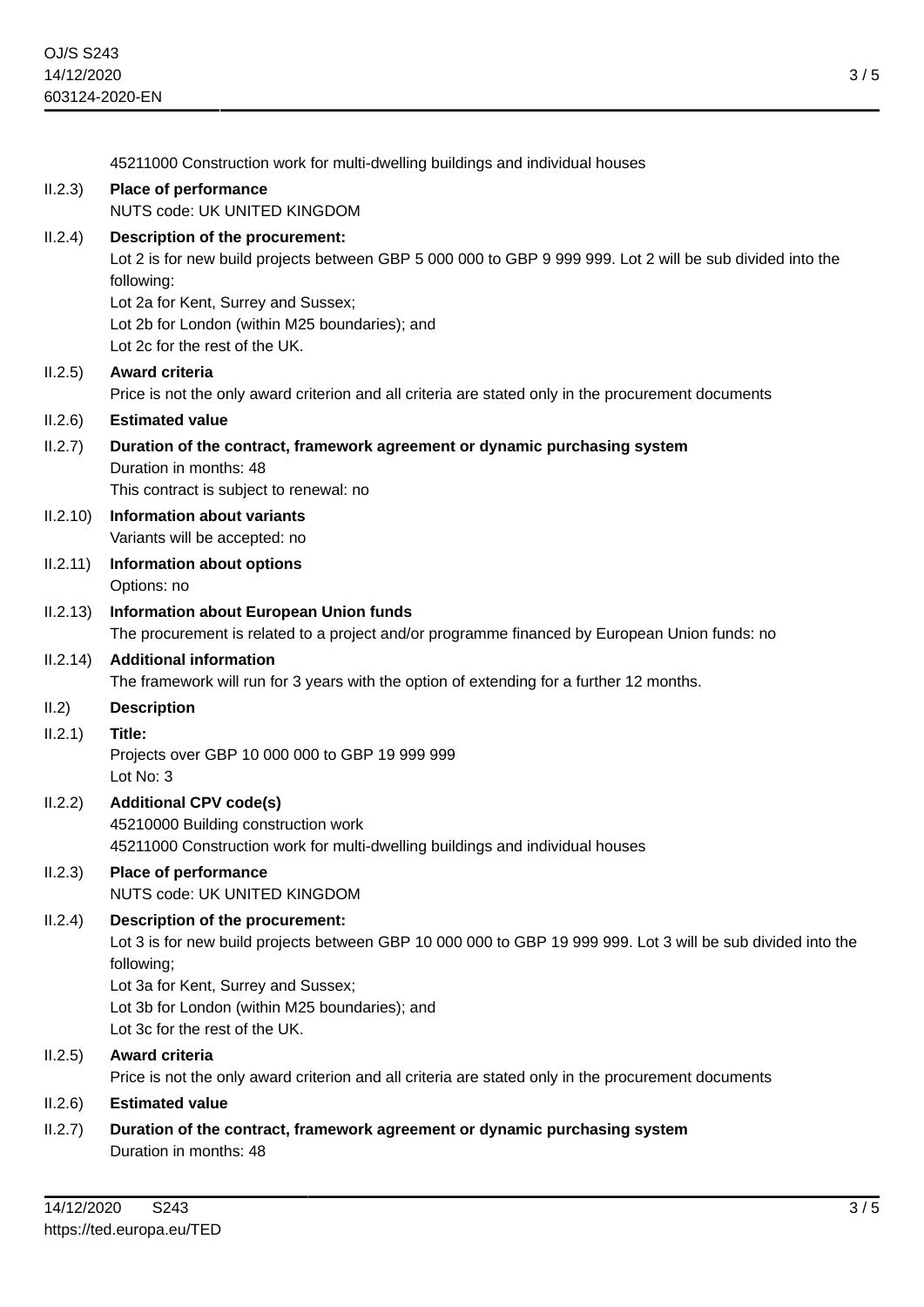4 / 5

This contract is subject to renewal: no

- II.2.10) **Information about variants** Variants will be accepted: no
- II.2.11) **Information about options** Options: no
- II.2.13) **Information about European Union funds** The procurement is related to a project and/or programme financed by European Union funds: no

## II.2.14) **Additional information**

This will be a 3-year framework with the option of extending for a further 12 months.

## **Section III: Legal, economic, financial and technical information**

- III.1) **Conditions for participation**
- III.1.2) **Economic and financial standing** Selection criteria as stated in the procurement documents
- III.1.3) **Technical and professional ability** Selection criteria as stated in the procurement documents

## **Section IV: Procedure**

- IV.1) **Description**
- IV.1.1) **Type of procedure** Open procedure
- IV.1.3) **Information about a framework agreement or a dynamic purchasing system** The procurement involves the establishment of a framework agreement Framework agreement with several operators
- IV.1.8) **Information about the Government Procurement Agreement (GPA)** The procurement is covered by the Government Procurement Agreement: no

## IV.2) **Administrative information**

- IV.2.1) **Previous publication concerning this procedure** Notice number in the OJ S: [2020/S 118-287875](https://ted.europa.eu/udl?uri=TED:NOTICE:287875-2020:TEXT:EN:HTML)
- IV.2.2) **Time limit for receipt of tenders or requests to participate** Date: 21/01/2021 Local time: 12:00
- IV.2.3) **Estimated date of dispatch of invitations to tender or to participate to selected candidates**
- IV.2.4) **Languages in which tenders or requests to participate may be submitted:** English
- IV.2.7) **Conditions for opening of tenders** Date: 21/01/2021 Local time: 12:00

## **Section VI: Complementary information**

- VI.1) **Information about recurrence** This is a recurrent procurement: no
- VI.3) **Additional information:**